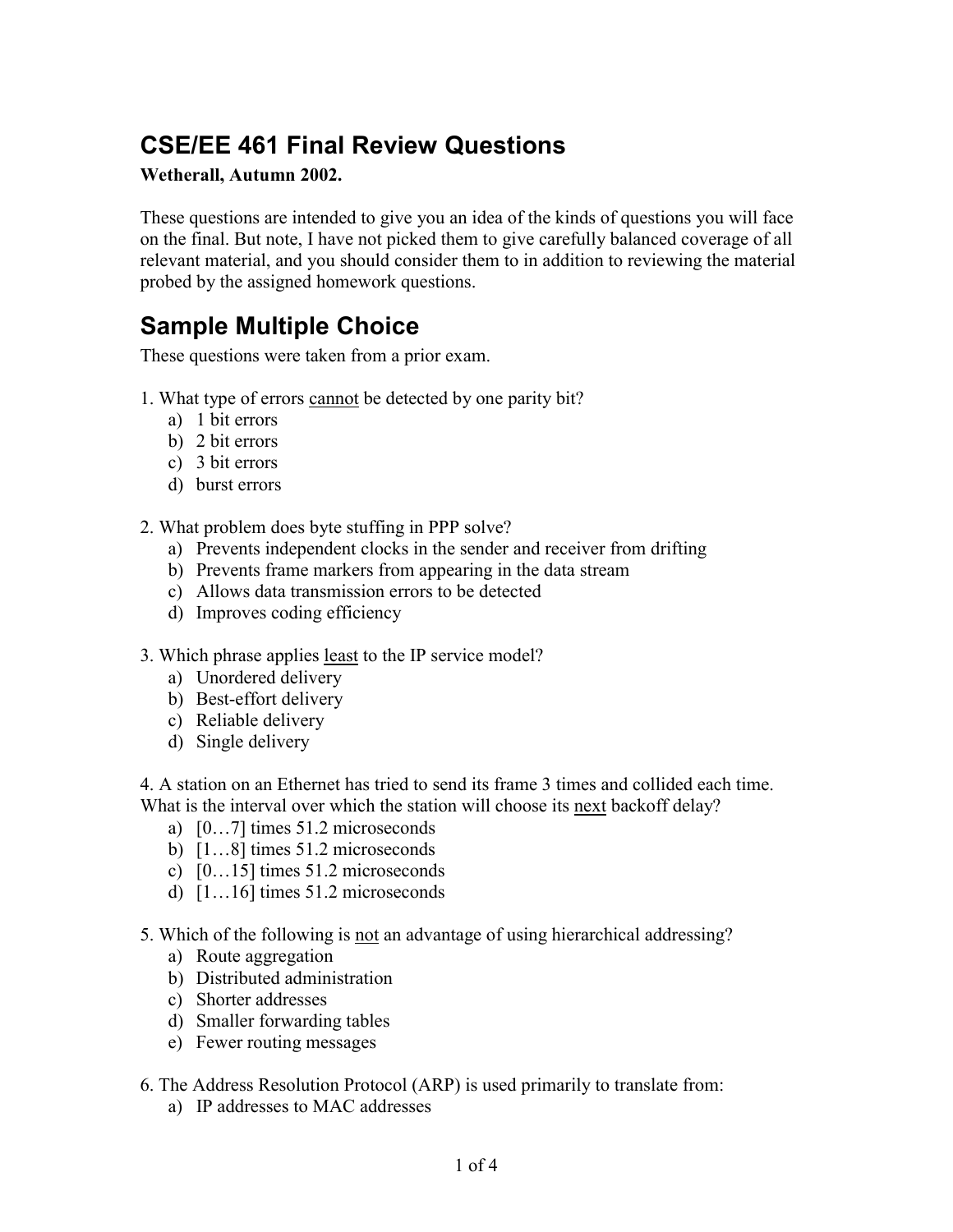- b) MAC addresses to IP addresses
- c) Host names to IP addresses
- d) Local IP addresses to remote IP addresses.

7. Why is the wireless medium access problem arguably more difficult to solve than the wired case? Circle all answers that apply.

- a) Wireless signals decay quickly because they spread in all directions
- b) Different nodes have different coverage areas
- c) Wireless bandwidth is scarce.
- d) Not possible to simultaneously transmit and receive on a single frequency band
- e) Wireless signals can't be carried at baseband.
- 8. Compared to always forwarding, the learning bridge algorithm affects:
	- a) Performance and correctness
	- b) Performance only
	- c) Correctness only
	- d) Neither performance or correctness
- 9. Which of the following is not a problem caused by IP fragmentation:
	- a) Performance is degraded when fragmentation occurs at routers
	- b) End-systems must buffer fragments for reassembly
	- c) The effective packet loss rate is increased
	- d) Applications must handle changed message boundaries
- 10. Which of the following descriptions applies least to BGP routing:
	- a) Routing between autonomous systems
	- b) Default-free routing
	- c) Policy-based routing
	- d) Metric-based routing
- 11. The purpose of buffering at routers is best described as to:
	- a) Match sending and receiving rates
	- b) Absorb transient traffic bursts
	- c) Decouple incoming and outgoing rates
	- d) Statistically multiplex traffic from multiple flows
- 12. The purpose of flow control as we have defined it in class is to:
	- a) Prevent the sender from overrunning the network
	- b) Prevent the sender from overrunning the receiver
	- c) Prevent the sender from duplicate acknowledgements
	- d) Prevent the sender from having to retransmit data
- 13. What kind of acknowledgments are used by TCP?
	- a) Cumulative, and optionally selective
	- b) Selective, and occasionally duplicate
	- c) Positive, and optionally negative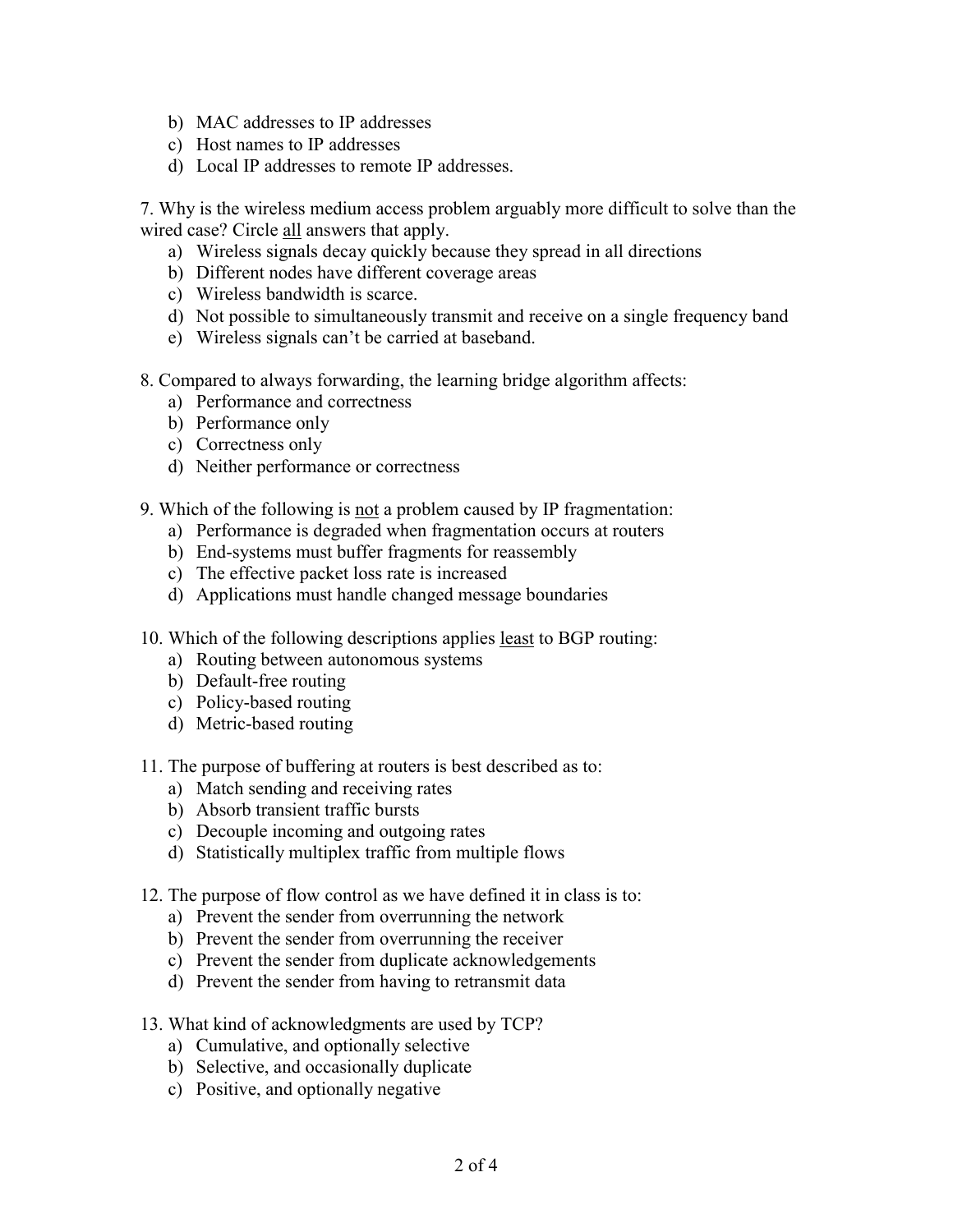d) Negative, and occasionally cumulative

14. Circle all factors below that directly limit the amount of unacknowledged data that a TCP sender can inject into the network:

- a) The sender congestion window
- b) The receiver advertised window
- c) The bottleneck bandwidth
- d) The connection round-trip time
- 15. TCP congestion control is one example of which class of algorithms:
	- a) Additive increase, additive decrease
	- b) Multiplicative increase, multiplicative decrease
	- c) Additive increase, multiplicative decrease
	- d) Multiplicative increase, additive decrease
- 16. Good round-trip time estimation is most important to:
	- a) Avoid unnecessary retransmissions
	- b) Maximize the achieved throughput
	- c) Speed connection establishment
	- d) Avoid unnecessary loss
- 17. Quality of Service guarantees cannot be made for a flow or user without:
	- a) Mechanisms such as ECN that signal congestion without loss
	- b) Traffic shaping algorithms that smooth bursty traffic
	- c) Admission control mechanisms that limit load
	- d) Mechanisms such as WFQ that improve fairness at routers
- 18. The key benefit of Random Early Detection is that:
	- a) Congestion is detected and signaled before it occurs
	- b) Packet loss is not used to signal congestion
	- c) Larger bursts can be absorbed without loss
	- d) Fairness is improved
- 19. Circle all that are true. The DNS is a hostname database that is:
	- a) Distributed in terms of management
	- b) Replicated to increase availability
	- c) Cached to improve performance
	- d) Consistent to increase availability

20. What is the primary reason that TCP connection establishment exchanges a different initial sequence number (ISN) between the two sides?

- a) To prevent packets from previous connections being confused with the new connection
- b) To provide mutual authentication
- c) To distinguish packets from other concurrent flows
- d) To protect against loss